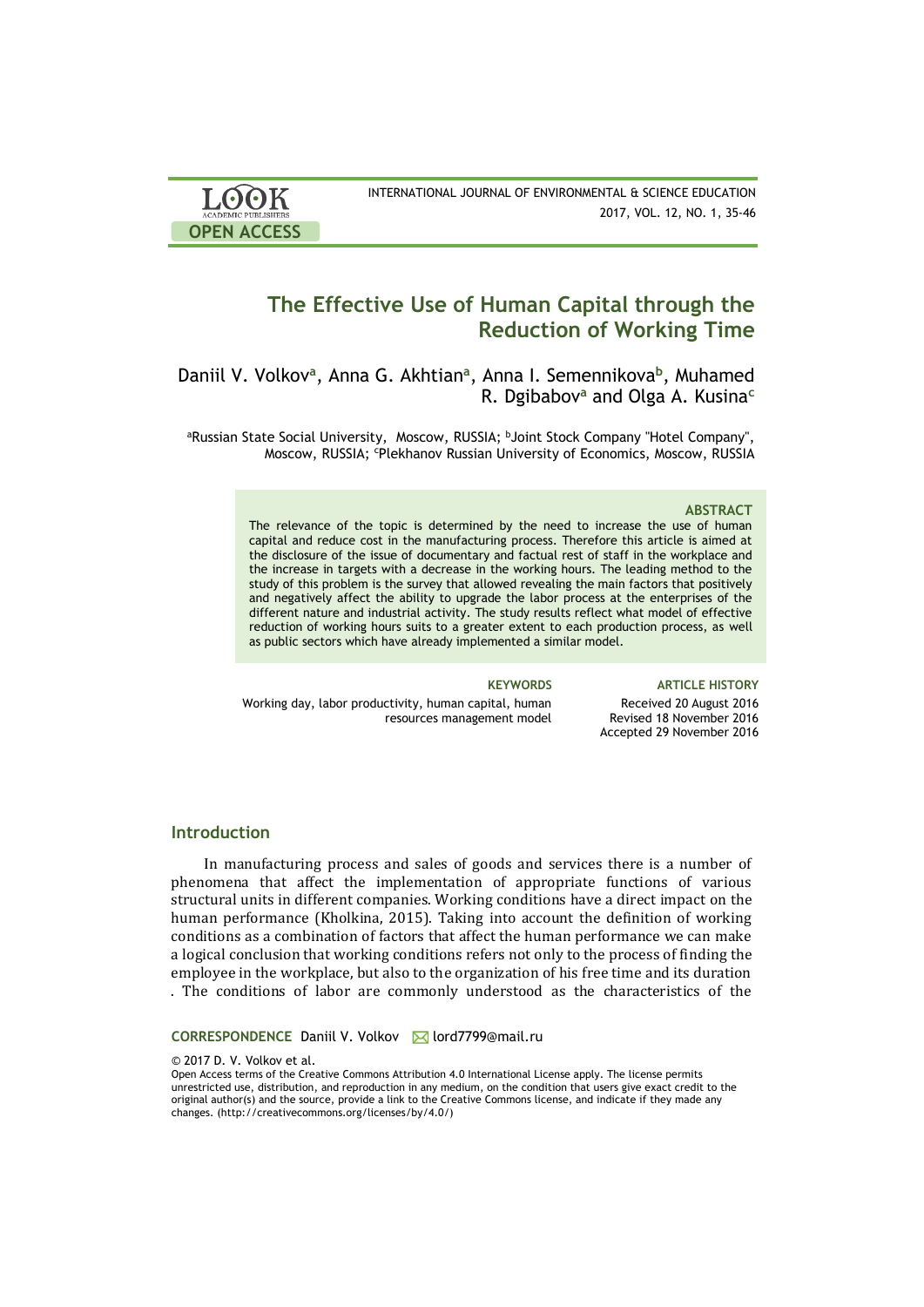production process and working environment (Kraplin, 2014) that affect the company employee. The perception of reality by man through the outer world of sensations, perceptual activity of the brain give impetus to the implementation of its functions in the workplace with greater activity, the desire to carry out the functions which it must be carried out not just by the employment contract, but of their own will. It is important to emphasize the four components of the working conditions (Shadskaja et al., 2016):

- 1. Workplace;
- 2. The production process;
- 3. Relationships in the workplace;
- 4. Free time organization.

Setting aside the fact of the individual personality in the working team, most of the people come to the workplace in to obtain certain benefits. Each subject of the relationship employer-employee wants to get the most out of their actions: the employee wishes to work less and get paid, for example, more, and the employer wants implementation of tasks delivered in time at a lower cost (Gdychinskaya, 2011). Therefore, there is a need to motivate staff to improve performance across the enterprise. The motivation may be different, but the use of a particular type of motivation must be justified by economic expediency (Kraplin, 2014). The process of comparing the working conditions and productivity of the productive forces reflects the urgency of the problem. With the scientific and technological revolution occurring over time the workplace environment transforms in a fundamentally new system, where each system is individual.

### **Methods and techniques**

## *Basic models and techniques*

While organizing any production process the head should selects the one of the various management models (Vinogradova et al., 2016a). Considering the management models, which increasingly affect the production process we should distinguish three models: Anglo-American, German and Swedish personnel management model. Moreover, we may deal with various mixed models. These models are remarkable as they have different effects on the production process and on the rest of employees. In the Anglo-American model (Ovchinnikov & Marusinina, 2015) of continuing education of managers at all levels they are trying to organize leisure time of subordinates communicating with them about the various intricacies of the production process in a relaxed atmosphere. Some models even involve joint rest during working hours, for example, joint visits of personnel and management staff to communicate in a relaxed atmosphere at sporting events. During such communication management and executing personnel are rewarded for trust to each other and in some organizations, such as, for example, Unilever (Gdychinskaya, 2011), even for friendships between managers and subordinates. Subordinates, in most cases, try not to let the head, fulfilling certain orders. In this model, it is important to work on the next series of factors (Vinogradova et al., 2015):

1. Relationships in the workplace - maintaining relationships out of the work environment contribute to the rapprochement and more effective work in some cases when employees from different departments, for example, co-operate without any additional documents.

2. The organization of free time - in fact, the use of free time, and occasionally work time for training within the in a relaxed atmosphere.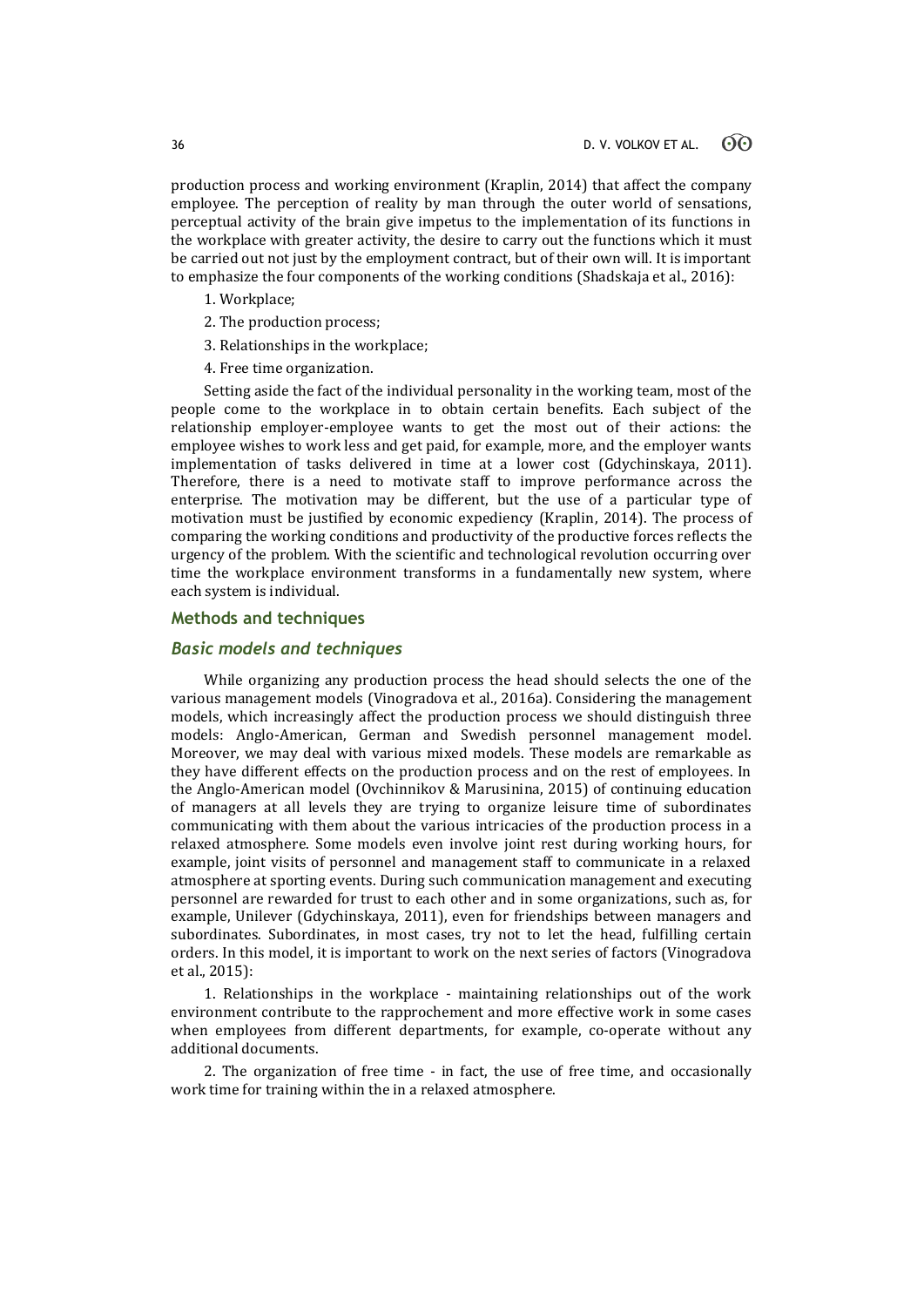#### $\odot$ INTERNATIONAL JOURNAL OF ENVIRONMENTAL & SCIENCE EDUCATION 37

German management model (Kraplin, 2014) stricter in relation to the leisure time, but it is not necessarily the reason to ignore it as certain types of specialties fit best to that model. A worker with the first day is involved in the manufacturing process. The essence of this model is a clear distinction between free time and all that is associated with the workflow. Psychologically, this creates a sense of security for the worker and respects him and his time. Leader in the manufacturing process takes the role of the inspector, and the less number of inspections the more productive results. Accordingly, the additional free time may be used, but only as a reward.

But the most interesting in terms of the organization of production and realization of human capital is a delegation model - the Swedish model (Bachin, 2015). In this model, the head, taking into account the individual employee's abilities, delegates the list of duties and, in general, for the organization the head is the organizer of the most productive manufacturing process algorithms who takes into account peculiarities of human capital (Vinogradova et al., 2016b). The manager can not understand the subject more than the professionals involved in this during his lifetime, however, he can arrange the production process in such a way that the individual abilities of each employee will bring the greatest benefit to organization (Shadskaja et al., 2016).

## *The theoretical aspects of the study*

In theoretical terms, the basis of this problem is similar attitude to labor and resources.Since we are considering is the socio-economic factors to increase production capacity in working conditions it is important to push away from the basic concepts of labor efficiency. For a person to reproduce sufficient number of units of the economic benefits it is important to be in a state of comfort, which is achieved by adequate rest and organization of the appropriate leisure activities. In the classical model of factor analysis of the productive forces considered the factors that have the greatest impact on production volumes:

$$
V = lp * d * t * v * 100\%
$$

V-labor productivity

Ip-index of the proportion of workers employed in manufacturing

d-number of days fulfilled by one worker in manufacturing for 1 year

- t-average length of the working day
- v-hour employee productivity

From this model it follows that in order to increase productivity we must increase the number of working days in a year, and, according to many economists, to increase working hours and to increase worker's hourly output. Certainly, in the manufacturing of various types of products using special equipment such as NC machine tools, the more the machine is used, the more product is reproduced. But in today's postindustrial society, many companies are not producing any details, often earn much more than the company selling real goods. Work efficiency in this model must be considered as a ratio of labor costs per unit time, taking into account the structure of the working day. However, according to the Labor Code (The Labor Code of the Russian Federation1. Article152: Extra working hours, 2001) of the Russian Federation1 extra working hours should be paid at double the rate of daily wages per hour, which puts into question the economic viability of overtime employees, but we can enter a special module-rating system rewards performance and fulfillment of the plan in the workplace that will significantly increase the performance productivity and reduce the cost of staff salaries, if an unscrupulous employee decided to once again sit at work for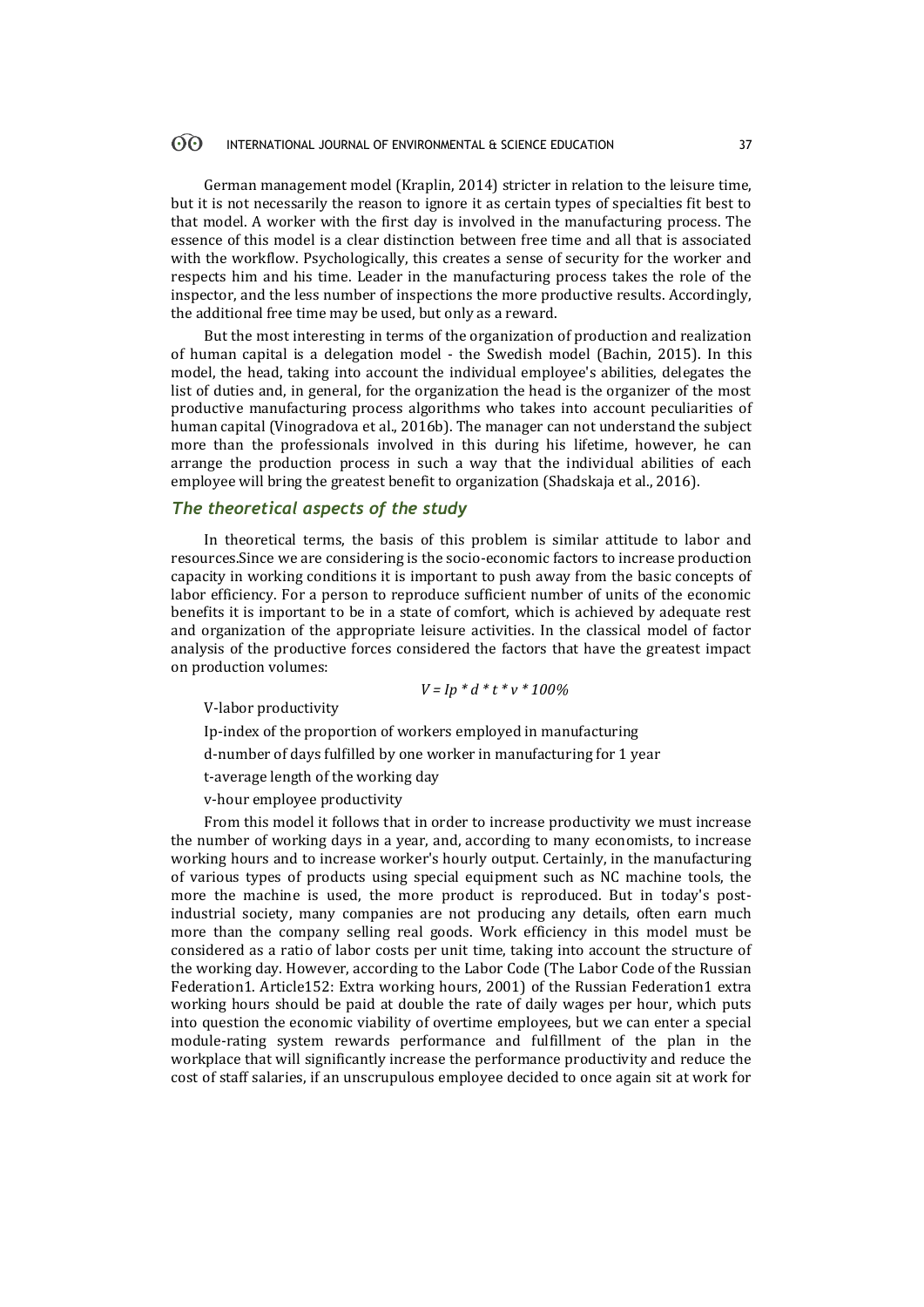longer than usual, as the practice of many companies that need to carry out the plan, and the day's work on the implementation of the plan is not enough.

An important aspect of the introduction to the increase of free time for the staff of such models in the production process is the possibility of using such a system to the type of production.

# *Methodological aspects of the study*

With an increase in free time for qualified employees, the employer gives an additional incentive for staff to grow within the organization for getting time for themselves. Thus, for structures where there is a career, this model may be appropriate. Analysis of the system should be carried out with the use of special economic methods, such as analysis in conjunction with the synthesis of adapting to the specific conditions or solving the problem in the current situation, conducting surveys at workplaces with different indices workplace safety and feasibility of increasing leisure time for staff and also carrying out factor analysis for the comparison of the survey results and the identification of the most important factors of working conditions for the employees of a particular sector. Within the framework of economic theory it is important to put forward the question of the absolute number of factors, a change which affects the implementation of the human capital in the workplace is most pronounced. In conclusion it is necessary to use the deductive-nomological method of philosophical knowledge to recreate a more objective picture of the problem.

The effectiveness of labor also depends on the intensity of labor. Different jobs have different requirements for the implementation of the intensity of labor in the workplace. Accordingly, it is necessary to consider specific models for these jobs, a model that will take into account the ability of certain psycho-operate in an appropriate pace. Individual features in this case are in the first place. And, as a rule, for jobs with a specific load, such as teaching in higher education, there are special privileges in the form of an additional month of vacation, for example. But within the framework of economic abstraction for our analysis work intensity indicators will be affected only indirectly.

The idea to increase free time for the realization of human capital is not new. This has already been written about, both abroad and in our country. Even L. Trotsky (1936) pointed out that for creativity and realization of individuals to build an ideal society people should be free from the shackles that it imposes this society. I.V. Stalin (1952) also considered the possibility of reducing working hours to 5-6 hours per day for an individual's social functions .

The implementation of these functions allows the employee to satisfy his need for self-realization. Feel important in the community, which makes his life more meaningful and worthy. For example, participation in voluntary actions to help those in need or who are in a difficult situation (Maloletko & Maloletko, 2016).

It is also important to note that the release of free time, which is due to the implementation of human capital increases the efficiency of the production process, can act as a new control technology (Zaitseva et al., 2016). This technology can even be compared with the introduction of new technologies, during the use of which surplus value increases, which an organization gets. Using fewer staff will optimize both the cost of labor and organize the process of maintaining production capacity.

This model has already been implemented in the Swedish city of Gothenburg. First, on the six-hour shift nurses were transferred from one nursing homes, and now they want to make a similar system in public utilities. In the future, this schedule can be spread don and the rest of the urban workers. According to local authorities, labor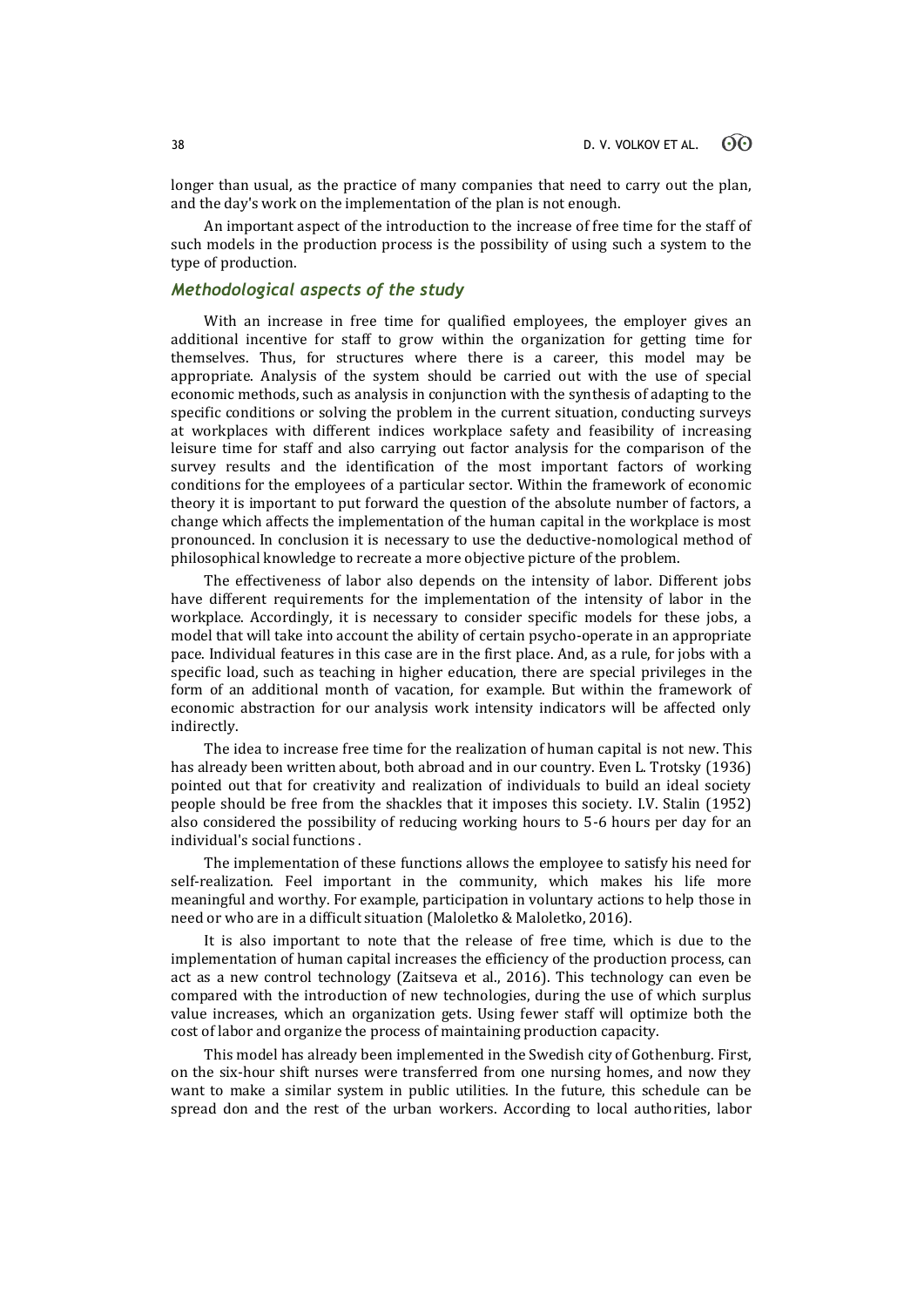#### 60 INTERNATIONAL JOURNAL OF ENVIRONMENTAL & SCIENCE EDUCATION 39

productivity grows as employees rest more. For six hours, they do much more work than the first eight.

As for the non-state companies in Sweden, a lot of IT companies decided to reduce the duration of the workday to 6 hours. To stay productive throughout the day, employees are forced to be distracted, to do short breaks, and so on (Kirillov et al., 2016). There is another option: each worker would like to spend more time with your family or friends that encouraged them to work harder to save the reduced working hours.

Swedish scientists have confirmed that the productivity of proportion to the number of working hours in connection with the fall of the attention and increasing weariness (Brown & Zimmermann, 2017).

Deputy Head of the Department of Labor and Social Policy Institute of state service and management RANHiGS, Professor Alexander Shcherbakov, also convinced that the reduction of the working day in Russian can also lead to emotional recovery and to an increase in the intensity of the implementation superiors jobs (Kholkina, 2015).

In Russia, the proposal put forward the Council of Trade Unions (Andreev, 2015). An important element in the reduction of the working day should be noted in this case to establish a constant salary. During the processing of the quality of labor falls, and with proper rest, allow to realize themselves as active social unit productivity of many companies have in their organization to increase production process(Levitt et al., 2016). This measure improves the quality of life (Kataeva et al., 2015). Quality of life forms the economic picture of the country as a whole, it has a positive effect on development (Rudenko et al., 2015).

### **Results and Discussions**

The full usage of human capital will increase productivity, and the reduction of the working day will contribute. Moreover, a person's attention during the working day is scattered more and more with the passage of time, and it makes labor less productive.

A study, in which 900 people from the different spheres of the production process companies were interviewed, was conducted. Formalized questionnaire was designed to reflect the different spheres workers opinion on the production process and on the period of rest. The representatives of office workers, workers of metal factories, workers of services and doctors were among the interviewees. This study was performed as an expert survey.

The results of this study demonstrate that the performance is not reduced, but increased with the reduction of the working day time. Wherein, the offer to increase planned performance in return for reduction of working time was not entirely from the management team.

Working time indicators reflect the amount of time spent on daily workflow. Analysis of this indicator can be considered as a starting point to study the correlation of performance of work, or the realization of human capital and free time.

**Table 1.** Distribution of respondents' answers to the question of working hours in their organization (in %% of respondents in different production areas;  $N1 = 250$ ;  $N2 = 300$ ;  $N3 =$ 200; N4 = 150)

| Working day | Office<br>employees | Representatives of<br>the sale sphere | Factory<br>employees | <b>Doctors</b>           |
|-------------|---------------------|---------------------------------------|----------------------|--------------------------|
| 6 hours     | -                   | $\overline{\phantom{a}}$              |                      |                          |
| 8 hours     | 100                 |                                       | 82                   | 28                       |
| 10 hours    | -                   |                                       |                      | $\overline{\phantom{a}}$ |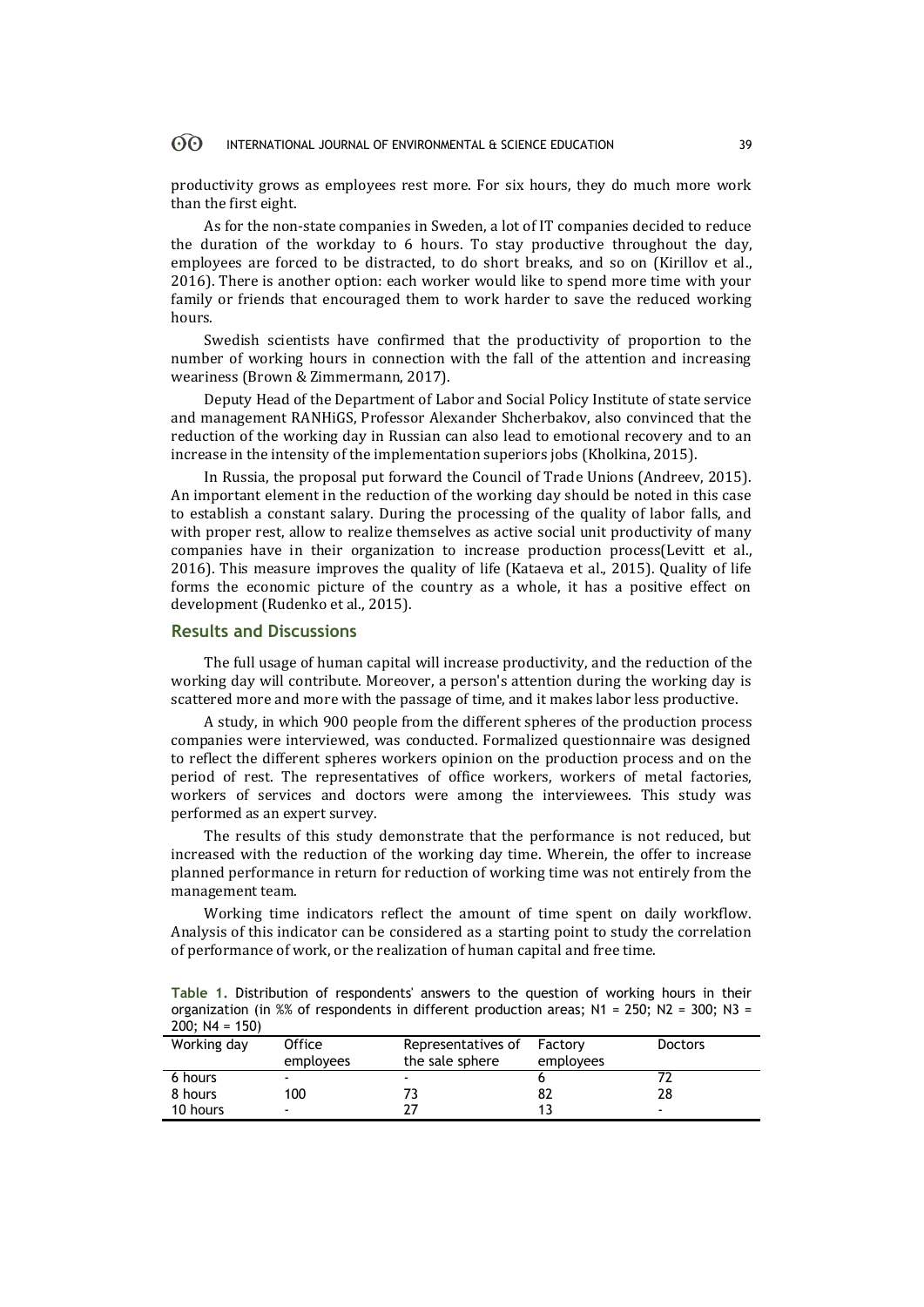Distribution of answers to the question about working time shows how much time should be spent by certain workers on the production process. It is important to emphasize that in all shown areas there are production targets. To count Quality indicators is not possible; however, Quantitative indicators present everywhere.

Specifically, for each category, we can note the following:

1. Office workers - representatives of organizations providing various public services. The eight-hour working day is the most common form of labor relations in Russia.

2. Representatives of the sales areas are the most interesting category, since this category is required to actually spend more time working on the organization of their activities, namely, to reach an average of thirty minutes early for check and balance of goods in addition to the prescribed in the employment contract working hours regulations, and after the working day to make certain documents for the closing shift, remove the product sold or bring it into the proper form for subsequent sale the next day. Working conditions are violated in this structure; however, most of the staff refers to this quite tolerant.

3. The representatives of the working class and the control in the factories are distributed at various stages of the manufacturing process, and length of their working day depends on the stage. It should be noted that the longest working day is fixed in the service of programmable CNC metal. These jobs are characterized by their autonomy, which means that the person serving this kind of equipment is to program the machinery to certain transactions and wait for the result.

4. The last category - the doctors who are in public service, most of which conducts research in the field of dentistry and maxillofacial surgery. It is noteworthy that the working day in this category is mainly shorter than that of other workers. Managing staff in the organization has the eight-hour day.

This figure reflects only how many respondents should be involved in the production process under an employment contract. As in the case of the sales sphere representatives, some members can work in the workplace more, and some can work less but with the same performance metrics.

There are many studies that show that non-smokers are more productivity due to lack of need for frequent breaks. Despite this, there are very few studies on the organization of breaks during working hours with maintaining performance.

The next question in the questionnaire shows how much time is actually spent on breaks by respondents on average.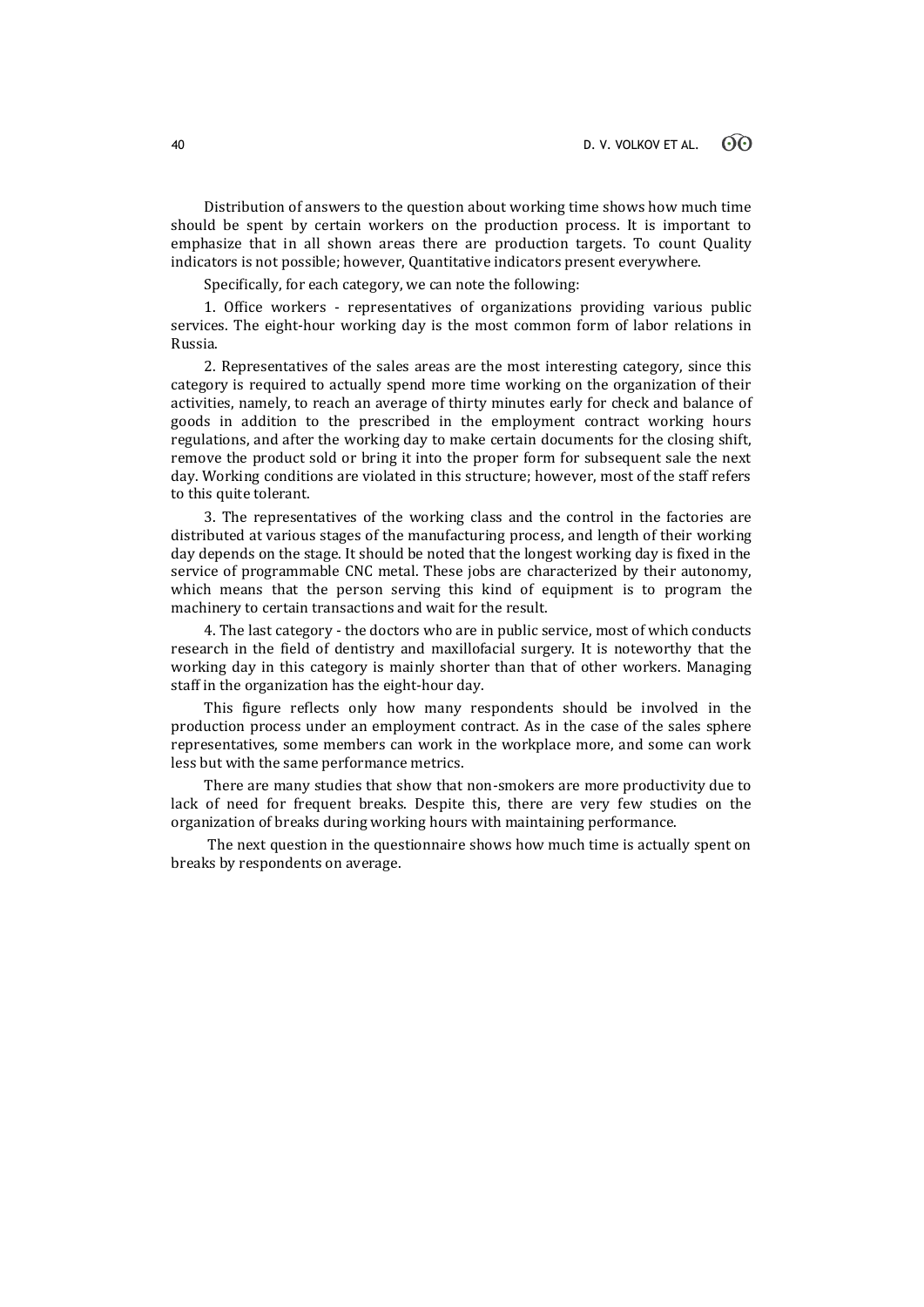

**Figure 1**. Distribution of answers to the question about the total time of breaks during the working day/ (in % of the number of respondents in different manufacturing sectors; N1=250; N2=300; N3=200; N4=150)

Responses on this issue, represent an interesting picture of reality. Rest is considered to be lunch time and breaks during the day. This distribution is due to the peculiarities of the work process. Thus, the office workers have more than three hours of rest due to the fact that a large part of the population in need their services at a certain time, that is, at lunchtime and after work. Workflow is formed by coming population. The same process we can see in the sphere of sales. In this category the rest throughout the day is regulated by the employment contract, which stipulates that during the day the employee is entitled to two hours of rest. But the rest is made up of the forty-five minutes lunch break and fifteen-minute breaks. In fact, most of the representatives of this type of production process are trying to spend more time in the workplace, so as not to miss customers.

During the working day factory workers spend on rest as much time as the representatives of the office workers. This is connected with the automated manufacturing process.

The majority of respondents among dentists spend less time to rest during the working day. Implementation of the human capital in the industry requires the best value for the individual, and similar values are obtained with values relating to working time. The duration of breaks is reduced to a minimum, both in the employment contract, as well as actually. But at the same time, working hours are reduced.

Leisure is also an interesting part of the working conditions at the plant. According to the Anglo-American model the management of the companies is obliged to influence their subordinates so that it contributed to the increase in labor productivity. That is, the employee must have a rest and gain some skills to increase their opportunities. In such a working vacation includes communication with the head of the organization for the purpose of training early in a relaxed atmosphere. This model is realized in sales in our study. Also, in this category training takes place in their time spare of the sales. It takes a tremendous amount of time, allowing you to keep your personnel in the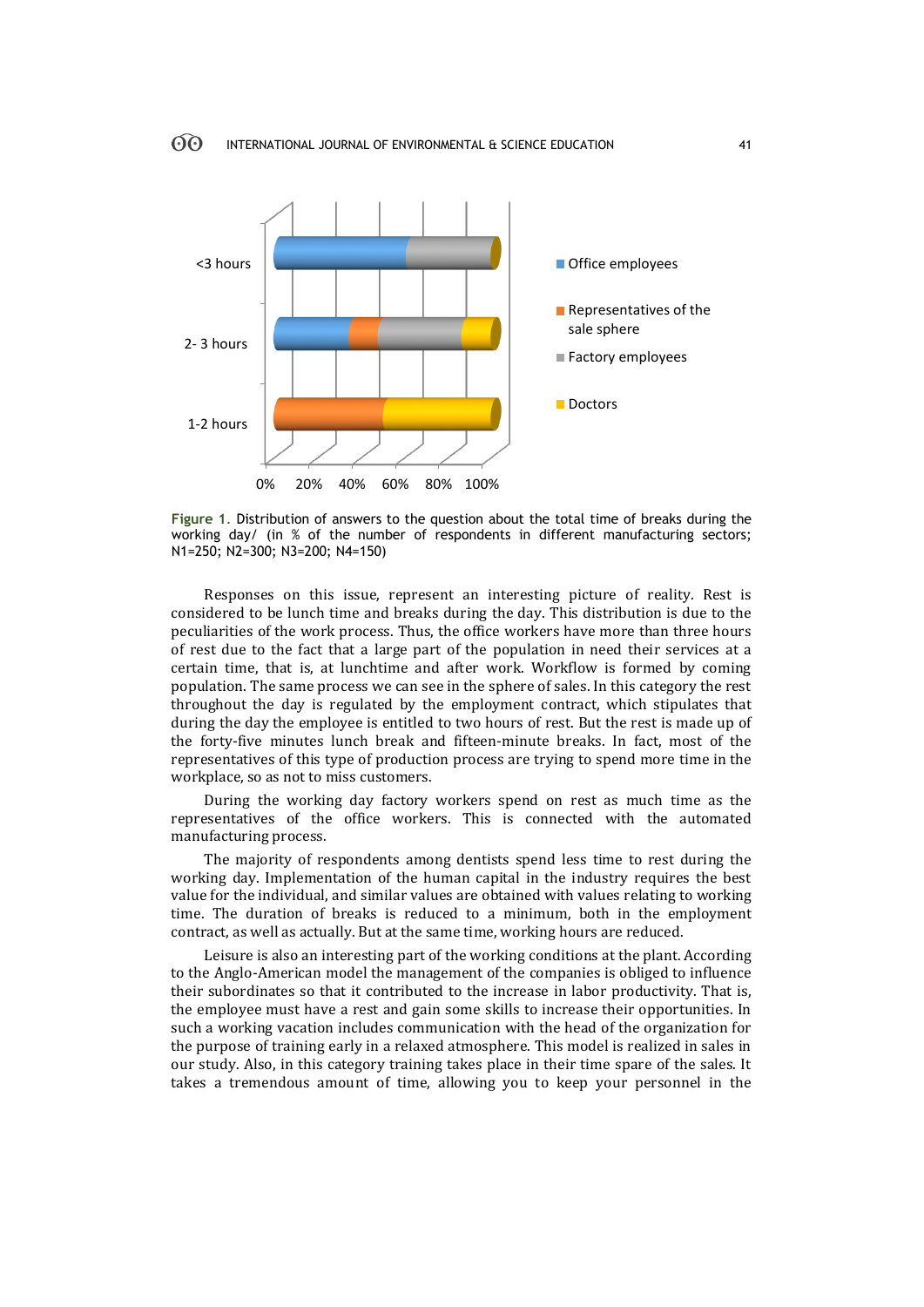

workplace, but also requires a lot of energy on the part of the employee. Hence the question whether the participants have enough time to rest and leisure?

**Figure 2**. Distribution of answers to the question about "Do you have enough time to rest after work " (in % of the number of respondents in different manufacturing sectors; N1=250; N2=300; N3=200; N4=150)

The survey data shows the objective sufficiency of the working day for the representatives of the dental field, factory workers and office workers. Sales representatives work most and, respectively, the most get tired, which makes them less disposed to learning, for which their system gives enough time.

Efficient time management will open the possibility for development. It is much easier to absorb new material when the concentration is higher, and if there is not enough time to rest, the data rates are not achieved in the proper amounts. To realize the hidden human potential, rational use of human capital in terms of sales in the lower levels of the hierarchy is quite difficult.

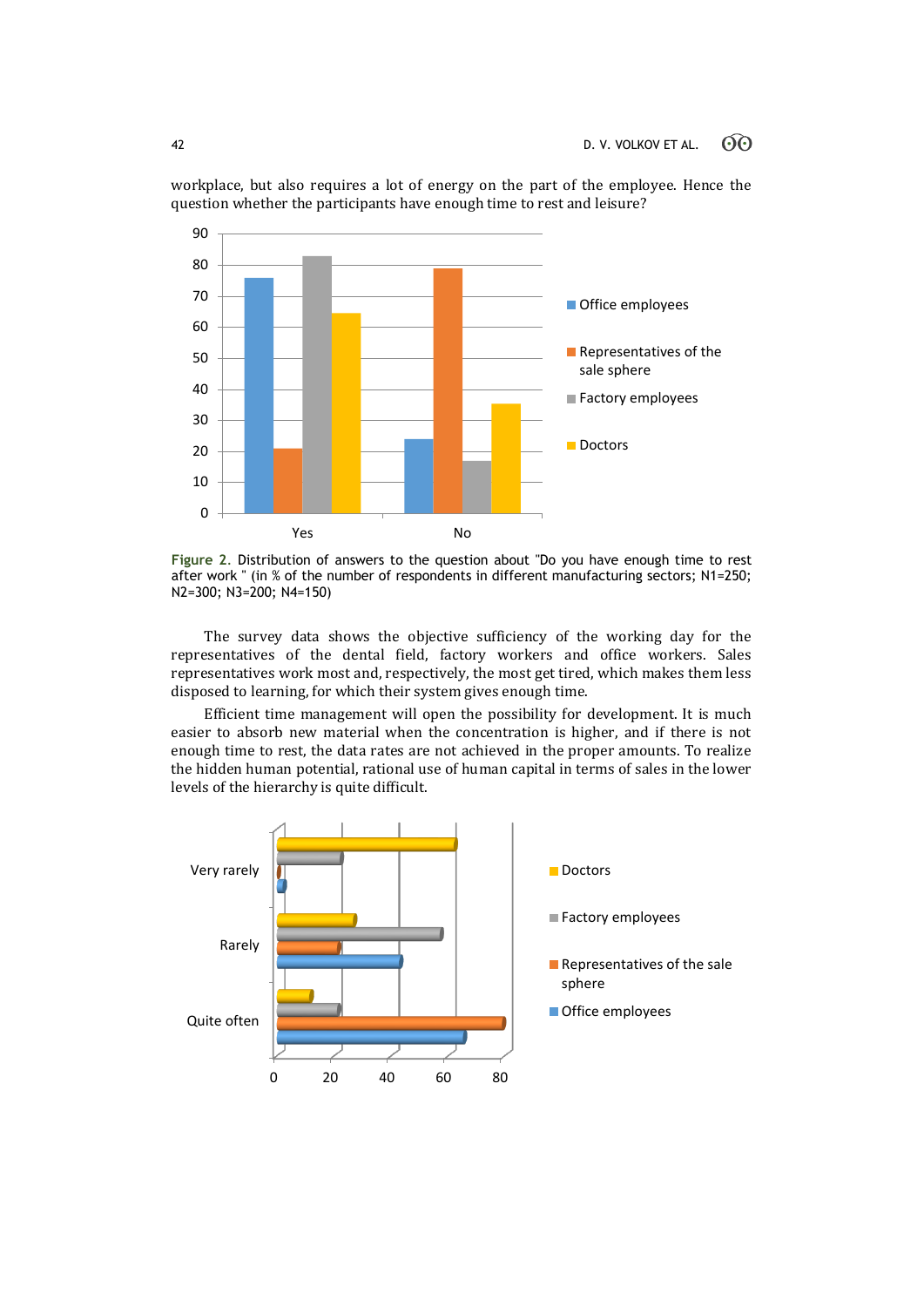#### 60 INTERNATIONAL JOURNAL OF ENVIRONMENTAL & SCIENCE EDUCATION 43

**Figure 3.** Distribution of answers to the question about "How often do you come to work rested not enough?" (in % of the number of respondents in different manufacturing sectors; N1=250; N2=300; N3=200; N4=150)

Lack of rest in sales may affect the volume of production come true. In this case, the element is suffering sales promotion in presenting it to the consumer. Adequate allocation of labor time to plant workers and dentists enables them to adequately fulfill their human capital. A case of the office workers can be described more as a desire not to use its human resources as much as possible, as many tasks are quite simple and do not require highly skilled intellectual labor, which can be seen from the following distribution of answers to the question.



**Figure 4.** Distribution of answers to the question "Would you agree to a shorter working day under a labor contract in exchange for a reduction of the duration and number of interruptions?" about (in % of the number of respondents in different manufacturing sectors; N1=250; N2=300; N3=200; N4=150)

This distribution proves once again that in order to optimize the use of human capital is rational to establish a working day of six hours for the majors, where the implementation of the human capital required greater extent.

Staff who spend ample time for carrying out work in the less want to reduce working time, rather than professionals who spend a little time to rest. Respondents who are employees of the plant, are not willing to reduce the labor of the day, as automated processes require a certain period of time for implementation and realization of the labor process is the implementation of the plan, which must be performed.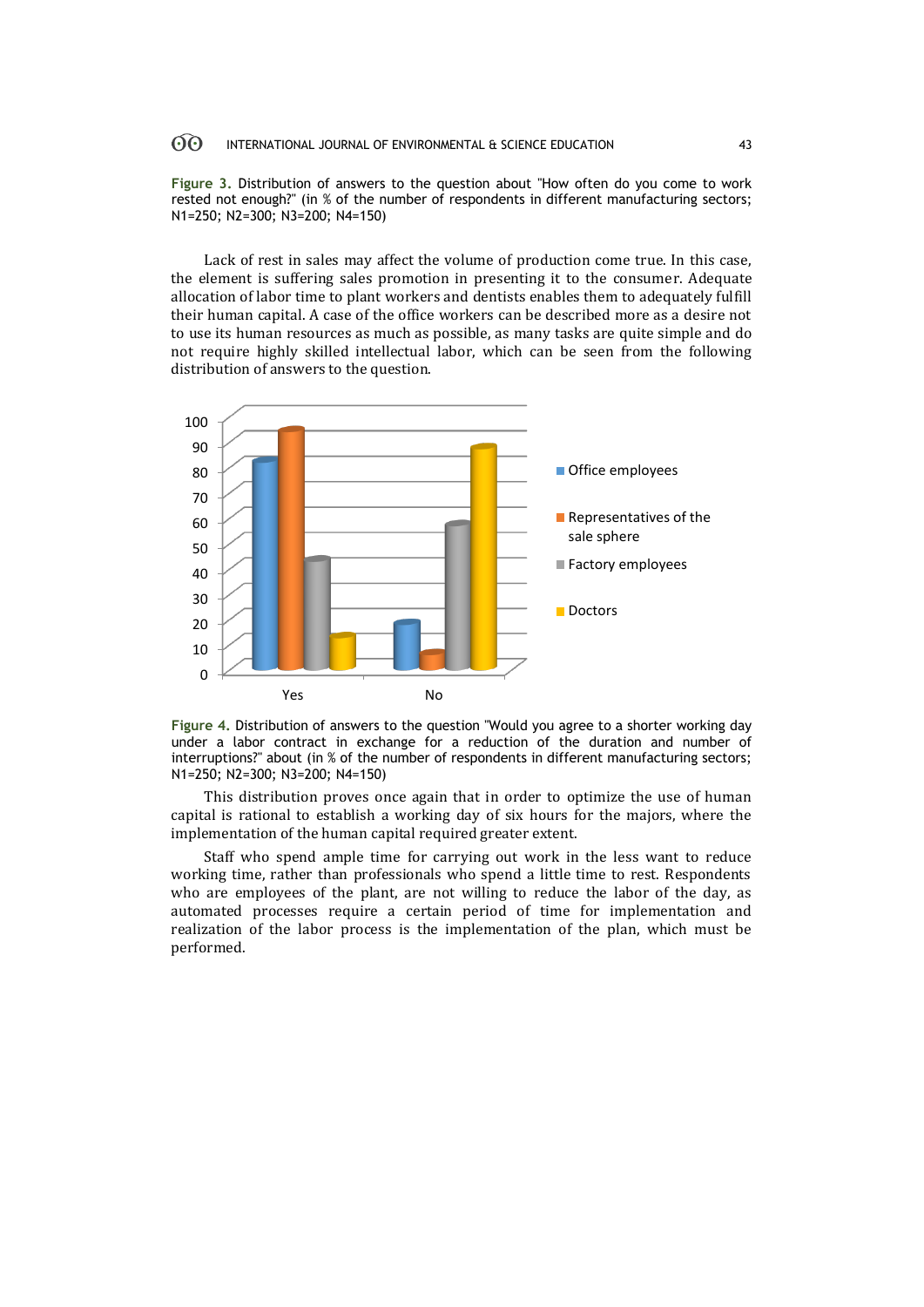

**Figure 5.** Distribution of answers to the question about "Would you like to increase the targets and to reduce working hours?" (in % of the number of respondents in different manufacturing sectors; N1=250; N2=300; N3=200; N4=150)

Questions of increasing targets is often the most difficult. Individual approach to each respondent on their personal workstations can be done through the exchange of targets for additional free time. Thus, a worker earns not only the means for existence in the workplace, but also free time for themselves and their interests.

# **Conclusion**

The survey showed that state enterprises providing public services and in the sales sphere human capital is used irrationally. Lack of free time does not provide the possibility of individuals to develop their potential. Career growth in these structures is also difficult because of irrational setting of targets. The solution to this problem may be in the organization of specialized working hours, for example, it is good idea to shift time and start it working day at 11 or 12 to serve the maximum flow of citizens. For office workers this scheme is the most efficient solution, however, another problem may arise, and that is queues. But this is also a moot point, since less tired staff will work cohesively and quickly.

Enterprises N3 and N4 use working days of their employees much more better. As the survey has shown, reduction of working day as well as an increase in targets is not a rational decision, since the data is already optimized production processes.

This study shows that the optimization and reduction of working time makes it possible to implement human capital. Even if the performance will not be improved fully, it will remain at the same level, the reduction of costs for the implementation of work still reduced.

It is important to emphasize that some of the respondents agree to increase the targets in exchange for a reduction of the labor of the day, which also deserves special attention for the data management of the enterprises.

### **Disclosure statement**

No potential conflict of interest was reported by the authors.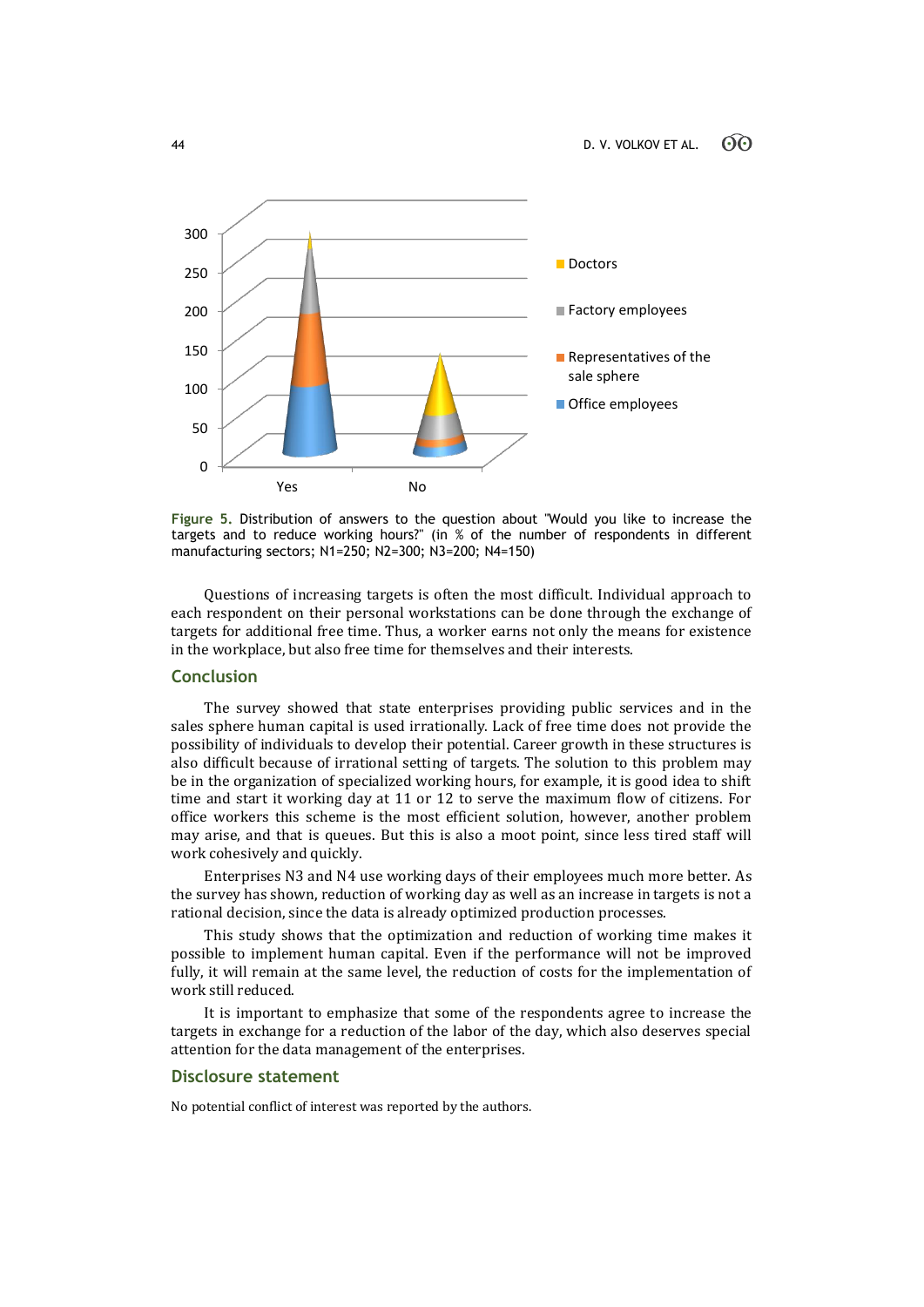### **Notes on contributors**

**Daniil V. Volkov** - Expert, Russian State Social University, Moscow, Russia.

**Anna G. Akhtian** - Head of organization of research activity department, Russian State Social University, Moscow, Russia.

**Anna I. Semennikova** – Head of HR-Department, Joint Stock Company "Hotel Company", Moscow, Russia.

**Muhamed R. Dgibabov** - **4**Expert, Russian State Social University, Moscow, Russia.

**Olga A. Kusina** - Graduate student, Plekhanov Russian University of Economics, Moscow, Russia.

### **References**

- Andreev, I. (2015). *Unions: reduction of working hours can improve performance*. Direct access: http://ria.ru/society/20150923/1276997014.html
- Bachin, D.A. (2015). Model of competences in personnel management. *Modern scientific research and innovation*. *3(47),* 82-85.
- Brown, A. & Zimmermann, K.F. (2017). Three decades of publishing research in population economics . *Journal of Population Economics*, *30(1),* 11-27
- Gdychinskaya, O.O. (2011). Methodical bases of formation of competence model in personnel management. *University Vestnik (State University of Management*), *4*, 31-33.
- Kataeva, V.I., Kaurova, O.V., Koludarova, S.V., Fomicheva, T.V. & Kryuko, E.M. (2015). Barriers of inequality in social institutions of Russia Biosciences *Biotechnology Research Asia*, *12(3),* 2813-2820
- Kholkina, E.V. (2015). *Russia may reduce the working day.* "This will increase the productivity of labor" News Service "URA.Ru". Direct access: http://ura.ru/news/1052223886
- Kirillov, A.V., Vinichenko, M.V., Melnichuk, A.V., Melnichuk, Y.A. & Vinogradova, M.V. (2016). Improvement in the learning environment through gamification of the educational process. *Mathematics Educatio*n, *11(7),* 183, 2071-2085
- Kraplin, Y.S. (2014). Model of competences and its role in managing a large organization staff. *Scientific Review. Episode 1: The Economy and the right, 3*, 101-104.
- Labor Code of the Russian Federation. (2001). Article 152: Payment of overtime. Direct access: http://www.ilo.org/dyn/natlex/docs/WEBTEXT/60535/65252/E01RUS01.htm
- Levitt, P., Viterna, J., Mueller, A. & Lloyd, C. (2016). *Transnational social protection: setting the agenda*. Oxford Development Studies.
- Maloletko, A.N. & Maloletko, N.E. (2016). Document Individual economic security: Reverse mortgaging *Actual Problems of Economics*, *184(10),* 242-250
- Ovchinnikov, A.S. & Marusinina E.Y. (2015). The impact of foreign personnel management models for the domestic model of personnel management, development prospects. *Economy and Society*, *3(15),* 993- 999.
- Rudenko, L., Zaitseva, N., Larionova, A., Chudnovskiy, A. & Vinogradova, M. (2015). Socio Economic Role of Service – Sector Small Business in Sustainable Development of the Russian Economy. *European Research Studies*, *8*, 219 – 234
- Shadskaja, I., Kryukova, E., Kaurova, O., Maloletko, A., Druchevskaya, L. (2016). Current state and prospects of development of sheep and goat breeding in the Russian Federation. *Biosciences Biotechnology Research Asia*, *12(1),* 507-519
- Stalin, I.V. (1952). *Economic Problems of Socialism in the USSR.* Moscow: State Publishing.
- Trotsky, L.D. (1936). *The Revolution Betrayed: What Is the USSR and where it is going to?* Moscow: Legion Publishing.
- Vinogradova, M.V., Babakaev, S.V., Larionova, A.A., Laiko, M.Yu. & Kobyak, M.V. (2016a). Modernization of management: Social and socio-cultural aspects. *International Journal of Environmental and Science Educa*tion, *11(15),* 7847-7856.
- Vinogradova, M.V., Kulyamina, O.S., Koroleva, V.A. & Larionova, A.A. (2015). The impact of migration processes on the national security system of Russia *Mediterranean Journal of Social Sciences*, *6(3),* 161- 168.
- Vinogradova, M.V., Kulyamin, O.S., Larionova, A.A., Maloletko, A.N. & Kaurova, O.V. (2016b). Digital technology in the field of educational services. *International Review of Management and Marke*ting, *6(2),* 281-287